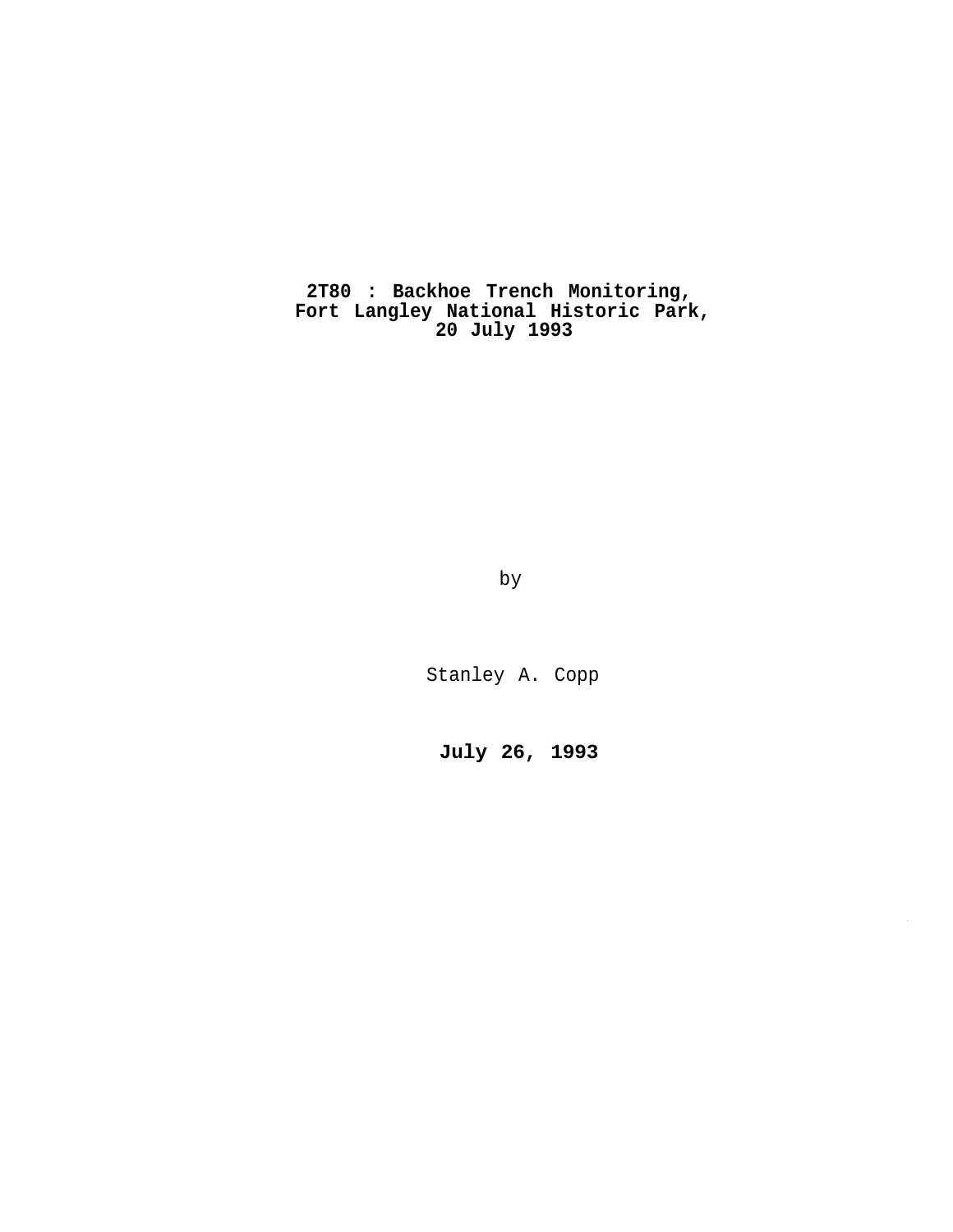#### **Introduction**

At the request of the superintendent of Fort Langley National Historic Site, the westernmost extension of the site boundaries was subjected to subsurface testing by backhoe on 20 July 1993. The area tested is bounded on the south by Mavis St., on the east by River Road, on the north by the CPR tracks and on the west by private properties fronting Church St. in Fort Langley. (See Fig. 1).

The purpose of the subsurface testing was to determine the nature and extent of historic and prehistoric strata present in the area, if any. The results of this testing will be used to determine the future development of this section of the national park property.

# **Methodology**

Grounds personnel of Fort Langley National Historic Park provided a small Bobcat backhoe equipped with a 50 cm. wide bucket to dig the test trenches. Trenching was accomplished under the direction of S. Copp, a consultant under contract to the Canadian Parks Service, upon a purely judgmental sampling design. No stratified sampling design was implemented due to constraints of time as only a portion of a single working day was available for the testing.

Three test trenches were excavated. Trench A (2T80A) was located in the southwestern portion of this area. This location was selected due to the surface presence of two depressions, both measuring about 2.0 metres in diameter, near the park boundary. The 50 cm. wide trench was excavated between the two depressions eastward, or downslope, for a distance of 7.4 metres. Trench B (2T80B) was a 50 cm. by 9.5 metre unit excavated in the northwestern portion of the site area. Trench C (2T80C) was located in the northeastern portion of the site, across the marshy streamlet which bisects the site area and adjacent of the western edge of River road. (See Fig. 1).

All three locations were selected in order that a crosssection of the subsurface strata could be examined from the highest point of land downslope towards the rivulet and marshy area which extends from the southeast corner of this lot north towards the railway tracks. It is assumed that the marshy area and rivulet represent a geomorphological situation which predates historic occupation of the area although this may be a wholly erroneous assumption as a check of the 1862 McColl Plan provided no information about the drainage situation in this area.

Excavations were conducted by observing the nature of deposits removed, bucketful by bucketful, and retrieval of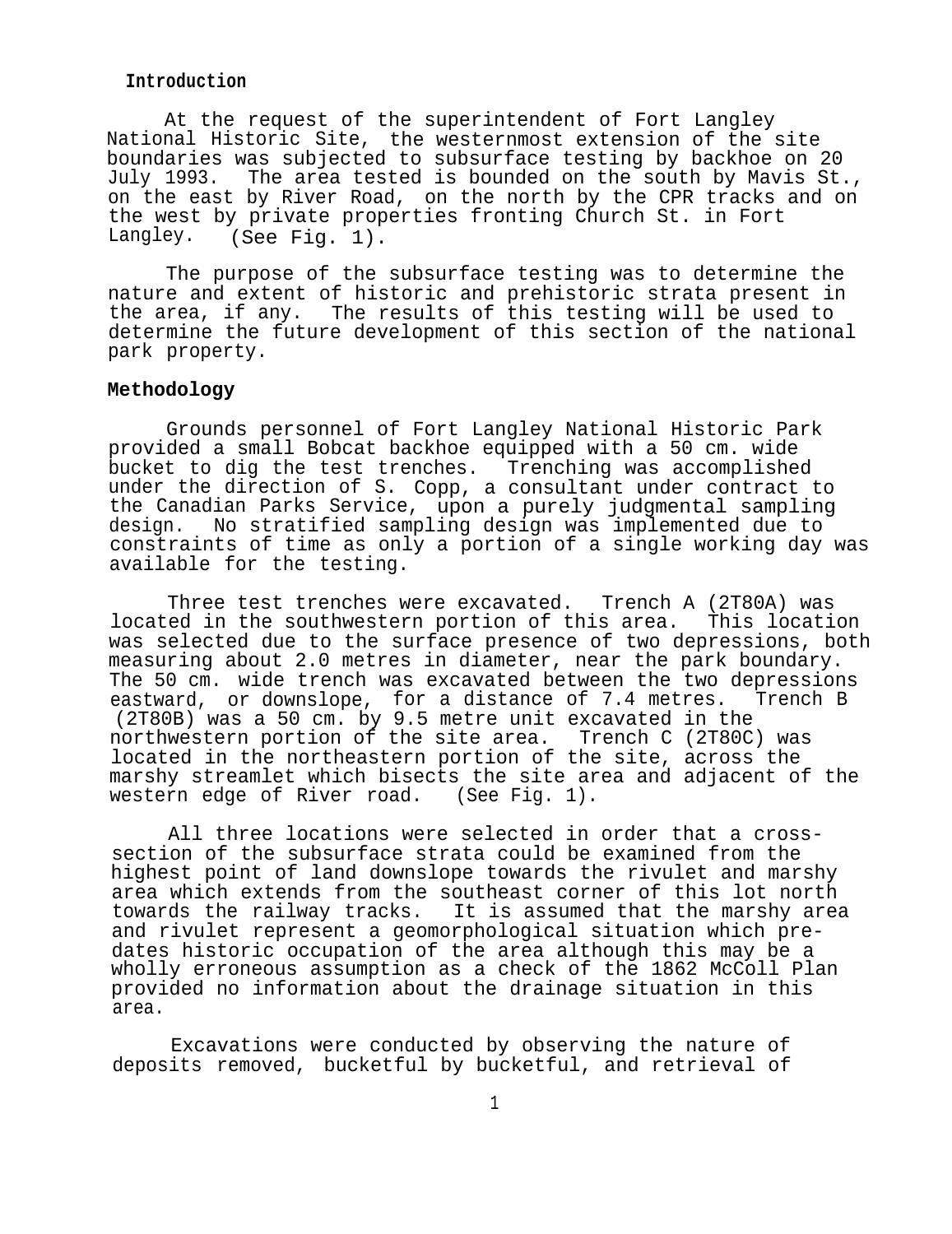Artifacts from the backdirt piles. Artifacts recovered were carefully examined for evidence of the type of soil clinging to them in order to place them in the correct cultural strata from each trench. Recording of exact provenience was not possible due to time constraints, nor were soil profiles recorded as each trench was backfilled almost immediately.

## Results of Trenchinq:

## **Trench A (2T80A)**

Trench A measured approximately 50 cm. wide, by 7.4 metres long by a maximum depth of ca. 2.0 metres. The westernmost, upslope subsurface deposits consisted of ca. 1.0 metre of hog fuel (wood chips and sawdust) underlying the sod layer. This stratum extended approximately half-way eastward along the trench, gradually tapering upwards towards the sod. Of note at the base of this stratum about 2.0 metres east and ca. 1.0 metres below surface was a large log measuring ca. 0.75 metres in diameter. The log rested upon the surface of an underlying stratum of medium to light-brown sandy-loams to sandy-clays and probably originally served as a containment barrier for the deposition of this material.

No artifacts were observed in the hog fuel layer and it is assumed that it represents early 20th century land-altering activities. The presence of an active sawmill operation several hundred metres to the west of this area suggests that this material was deposited as a result of industrial activities. It is not known if this stratum extends further westward to underlie the 20th century homes along Church St.

The underlying stratum of medium to light-brown sandy-loams and sandy-clays extended to a maximum depth of about 1.5 metres below surface. Recovered from this stratum were a number of late<br>19th century to early 20th century artifacts. These included: 19th century to early 20th century artifacts. fragments of blue transfer-print ceramics dating to the 19th century; fragments of a white ceramic jar base which exhibits a red backstamp with "MEDICINE H. . ." imprinted indicating a post-1896 date of manufacture; a base of a three-piece moulded bottle; miscellaneous glass and ceramic fragments; portions of a clockwork mechanism complete with intact winding key; and metal wood stove collar fragments exhibiting the number "117" on a decorative section of collar. A complete example of this type of stove is currently on display in the antique store located on Mavis St. According to the label attached to this iron and nickel free-standing wood burning stove with the number "119" moulded onto a section of collar, it dates to at least A.D. 191O.

A single small, quartzite prehistoric unretouched flake was recovered from this stratum as well. Unfortunately this last artifact was misplaced during the operations and has been lost.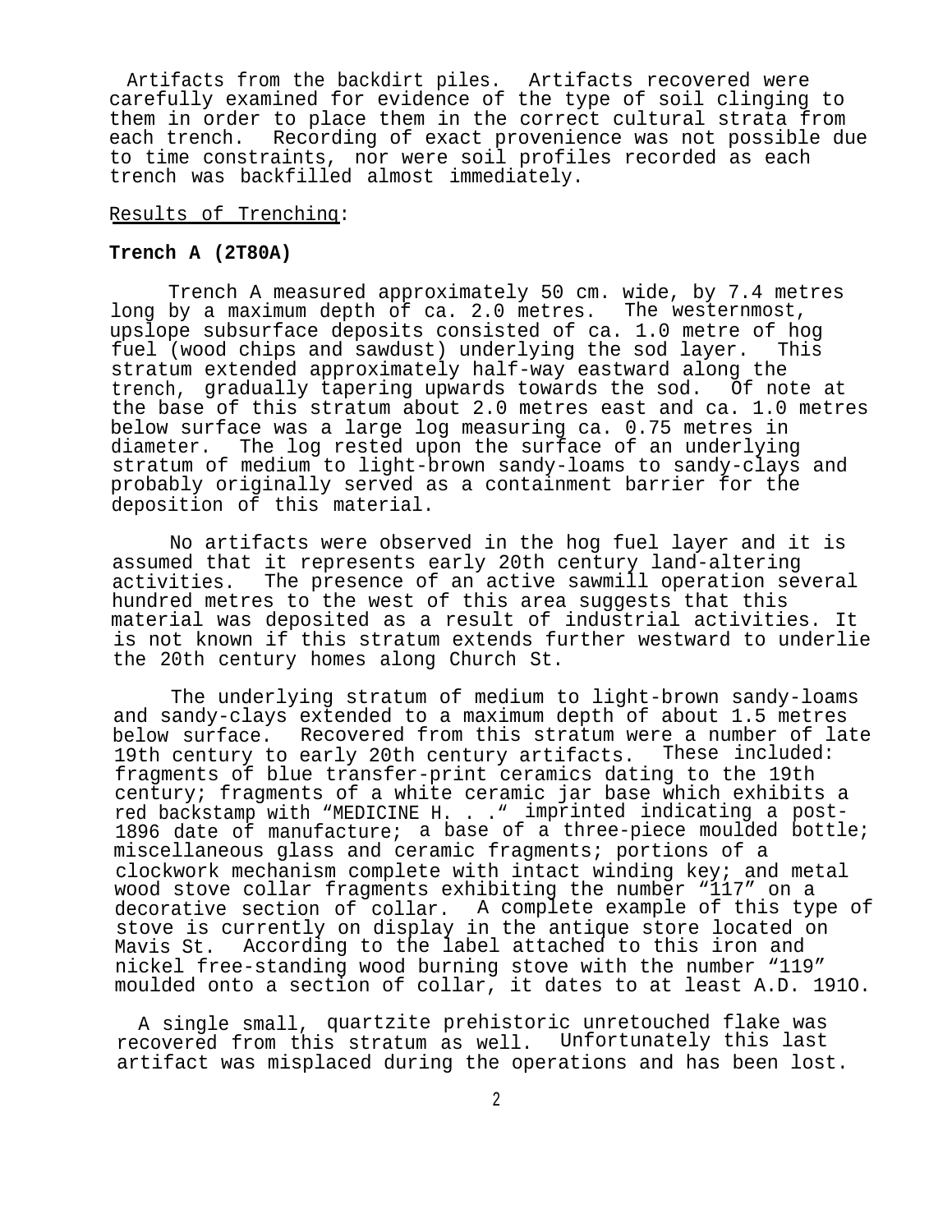The basal stratum consisted of grey sands to waterlogged sandy-clays at a depth of about 1.75 to 2.0 metres below surface. A few fragments of metal were found extending down into this waterlogged deposit indicating late 19th or early 20th century disturbance to this depth. Excavations were terminated at about 2.0 metres below surface when the water table was reached.

## **Trench B (2T80B)**

Trench B measured 50 cm. wide by 9.5 metres long by about 2.0 metres deep and was located in the northwestern portion of the site area under investigation. The westernmost, or upslope, portion of the trench revealed coarse grey sands immediately underlying the sod layer. However, the subsurface deposits changed to a medium-brown sandy-loam with lenses of grey sands to a depth of almost 2.0 metres below surface at about 1.5 metres eastward of the beginning of the trench. (All trenches were excavated from the highest upslope portion of the landscape downslope towards the marshy ground) .

Basal and side fragments of a single made-in-the-mould dark green bottle were found underlying the sod layer and resting on the interface between the sod and coarse grey sands in the northwestern portion of the trench. This type of bottle dates from the late 19th century to the first two decades of the 20th century.

The medium-brown sandy-loam contained a large quantity of early 20th century artifacts, primarily automotive parts and springs from seats or beds to a depth of about 2.0 metres below surface. Some metal artifacts were observed, but not collected due to their size or the presence of petrochemical sludge (oil) which was still intact or due to possibly toxic substances (ie. an intact automotive battery) .

A 20th century date for this refuse pit is also indicated by the recovery of an intact fruit jar - complete with sealing band and glass sealer. It exhibits "IMPROVED" above "GEM" above "MADE IN CANADA" on the side panel, a "D" enclosed in a diamond maker's mark (Dominion Glass of Montreal, post-1913 A.D.) on the base,<br>and is machine-made with a beaded seal twist top. The glass and is machine-made with a beaded seal twist top. liner exhibits marks identical to those of the side panel as well as the diamond-d maker's mark. The external screw-band is zinc.

A second taming jar finish fragment was recovered. It does not bear any evidence of a maker's mark, but does exhibit a domed glass sealer, intact rubber gasket ring and metal bail. A machine-made jar of about 10 ounces was also recovered intact, but minus a lid. The base exhibits the diamond-d mark of Dominion Glass (post-1913) as well as an embossed square which indicates a mid-twentieth century date for this artifact.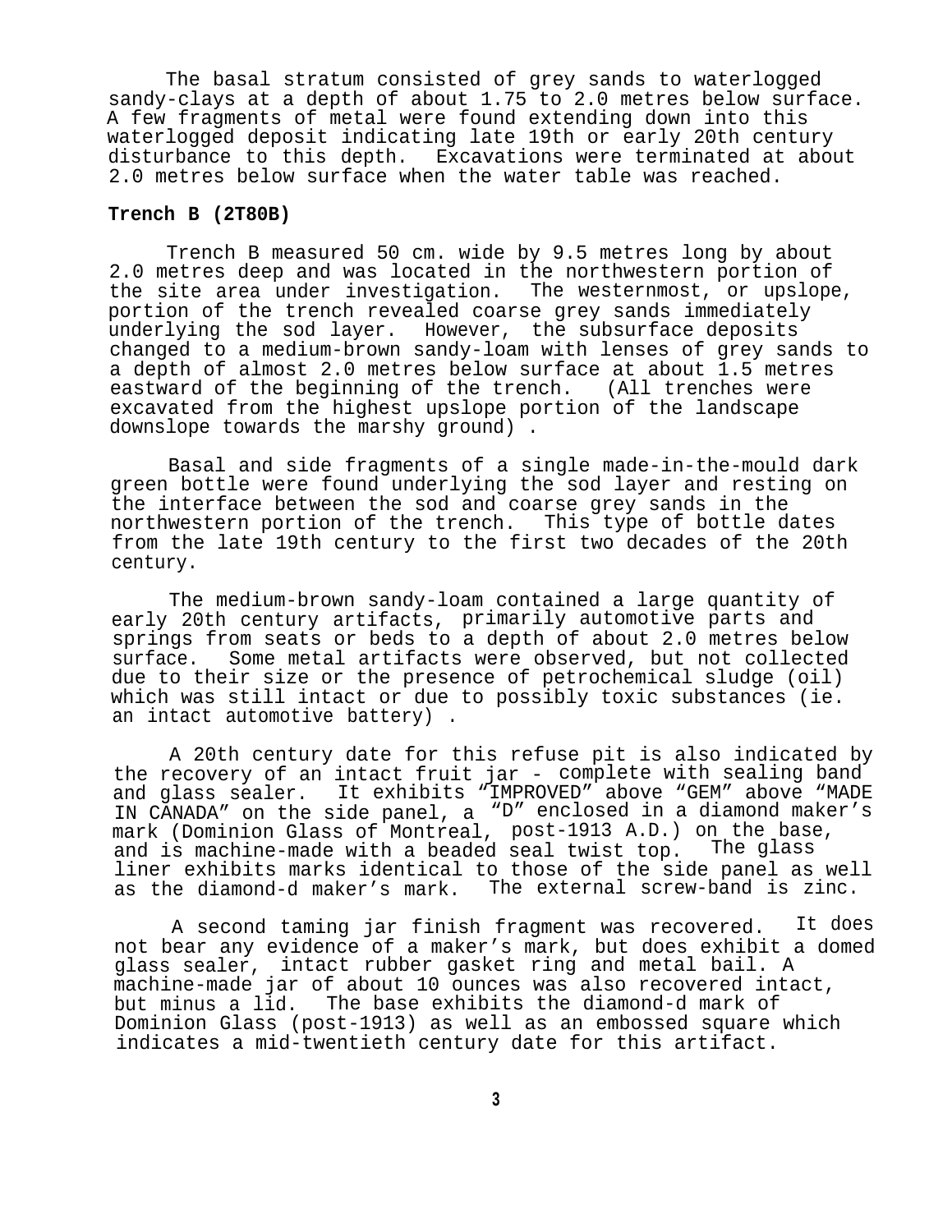Five land-mammal long bones were also recovered. Judging by their size and shape they most likely represent domestic animals - either sub-adult dog, sheep or pig.

Downslope of this 20th century refuse pit was a layer or orange-red sandy-loams extending from just below the sod layer to a depth of about 1.5 metres below surface. Not cultural materials were located in this stratum, either of historic or prehistoric dates.

The basal stratum across this trench consisted of coarse grey sands which were sterile of cultural materials.

#### **Trench C (2T80C)**

Trench C was a 50 cm. wide by 5.6 metre long by 1.5 to 2.0 metre deep trench excavated into the westward sloping bank of the eastern section of the site area. The soil matrix below the sod consisted of mixed dark organic soils and 20th century road gravels in which the neck finish and partial side panel of an "ORANGE CRUSH" machine-made crown bottle, a piece of styrofoam cup and the sole of a nylon or plastic running shoe were located.

Underlying this 20th century deposit was a stratum of medium-brown to orange-red sandy-loam which was devoid of any cultural material save a large, ca. 1.0 by 1.5 metre by 0.25 slab of concrete which extended into it in the extreme western section of the trench.

The basal deposit consisted of sterile coarse grey sands.

#### **Summary and Conclusions**

Three test trenches were excavated to sterile soil in three locations of the westernmost portion of Fort Langley National Historic Park in an area bounded by Mavis St., River Road, the railway tracks and private lots on Church St.

Trench A exhibited late 19th to early 20th century features and artifacts of metal, glass and ceramic. A suggested date for the majority of artifacts encountered is ca. 1896 to the early decades of the 20th century. A single prehistoric flake indicates that aboriginal use was made of this southwestern portion of the examined area.

Trench B revealed materials which date primarily to the time period of ca. 1913 to the later decades of the 20th century and appears to represent a recent refuse dump.

Trench C was comprised entirely of 20th century landaltering activities, most likely associated with the construction and later maintenance of River Road and/or the railway.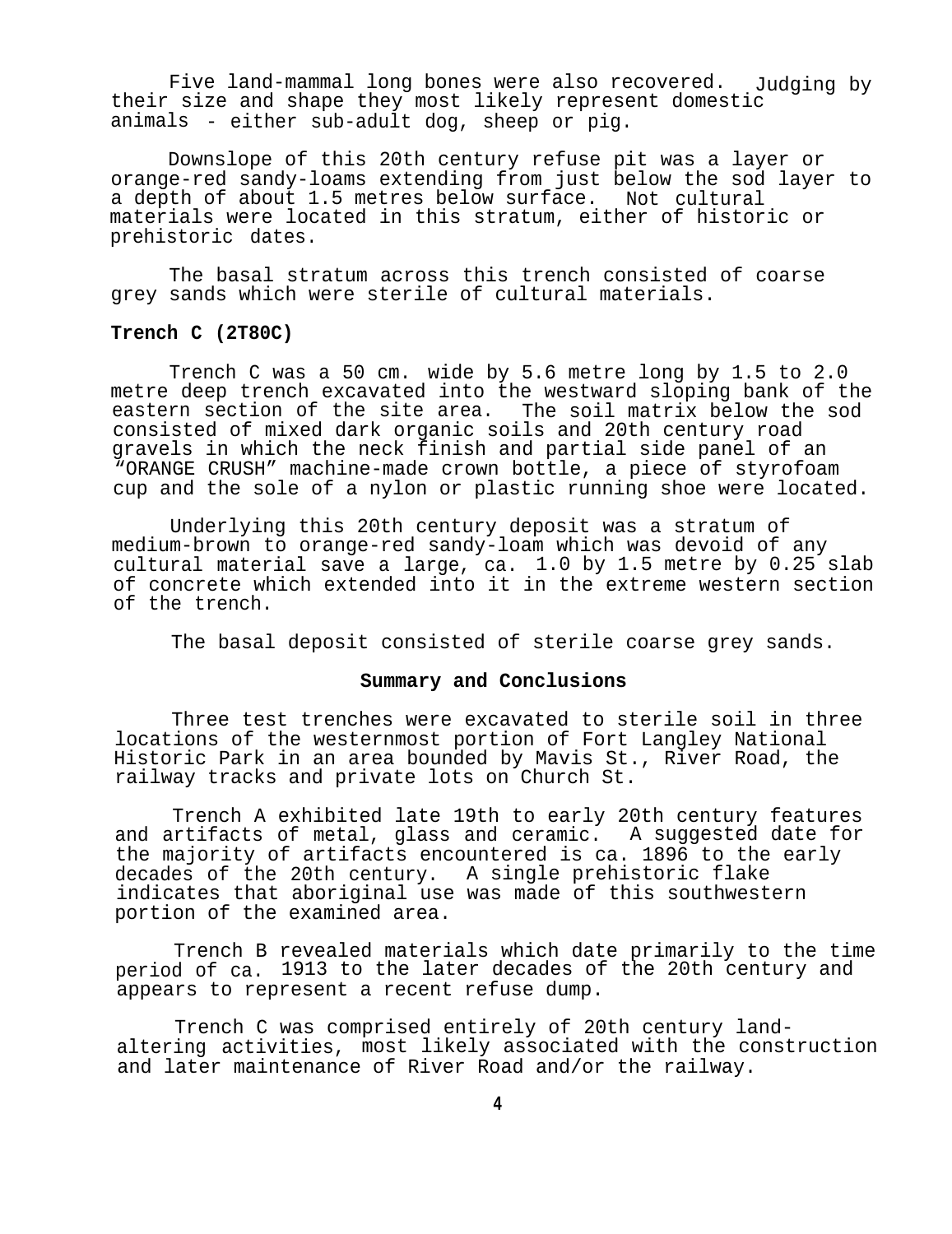### **Recommendations**

The existence of late 19th and 20th century cultural materials in two of the three trenches which extend down to the post- or terminal glacial sterile sands indicates that these areas of the westernmost extent of Fort Langley National Historic Park have been heavily disturbed by EuroCanadian activities. These activities include post-fort period activities most likely associated with the farming community of Fort Langley as well as later industrial and residential activities. Although a single prehistoric artifact was recovered, there was no evidence of more intensive aboriginal occupation of this area of the site.

The evidence gathered from this backhoe testing indicates that minimal additional work is required in this portion of the site. Should this lot be subjected to future land-altering or construction activities only on-site monitoring of any excavations should be required. There is a possibility that intact 19th century or prehistoric materials exist in those portions of the site not impacted by the trenching conducted and reported here, but this is doubtful. No further impact assessment appears to be required besides monitoring of future land-altering activities.